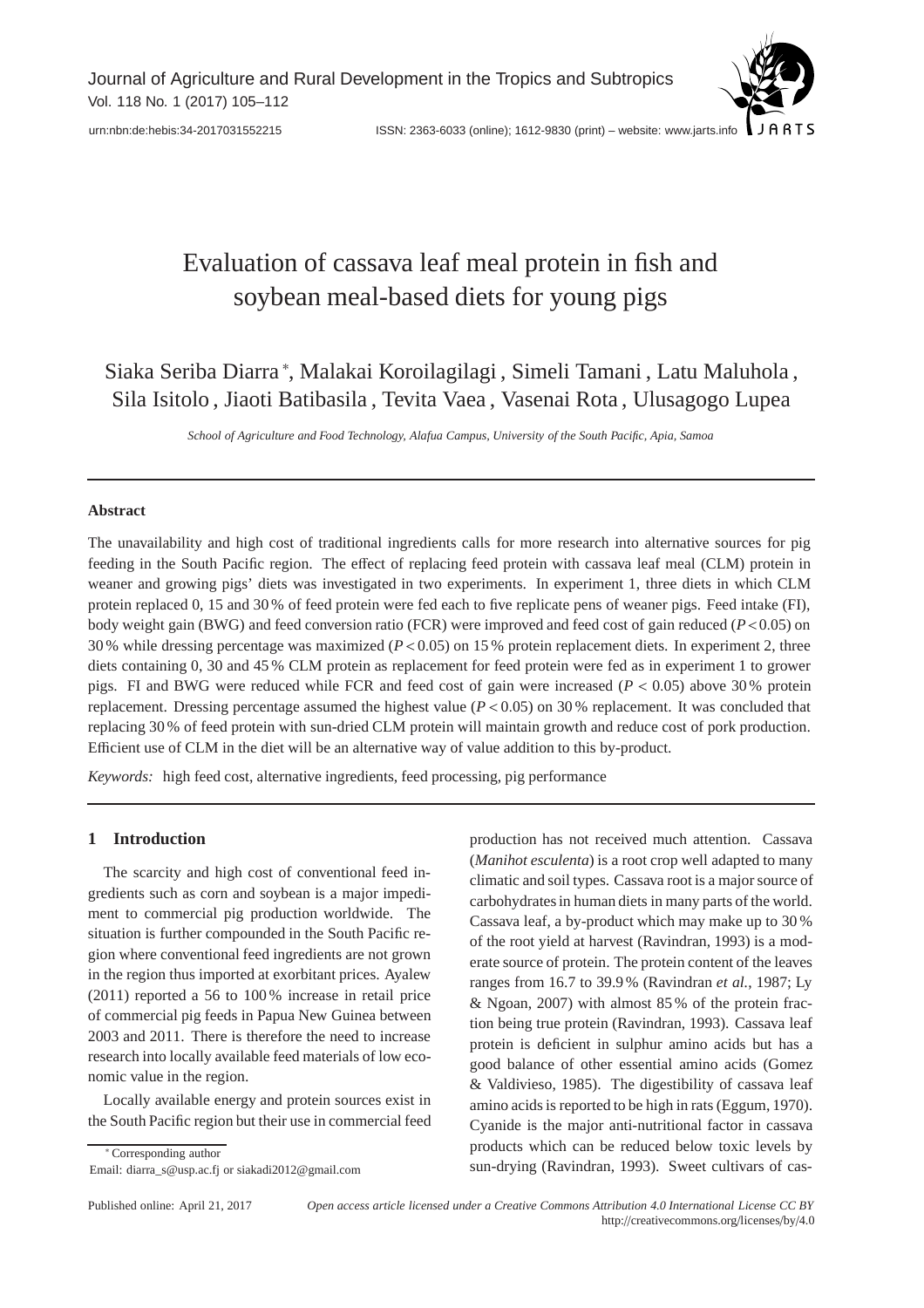sava which are low in cyanide content are grown in Samoa as pig feed and rarely consumed by Samoans. Currently, the leaves from these cultivars are not utilised in the country, thus making it readily available as stock feed. There are reports on the inclusion of cassava leaf meal in monogastric diets (Phuc *et al.*, 1999), but its use as replacement of feed protein in diets for young pigs is not documented. This study investigated the effects of replacing feed protein with cassava leaf protein on growth, carcass traits and gut weight of young pigs.

## **2 Materials and methods**

#### *2.1 Source and processing of cassava products*

A sweet cultivar of cassava grown on the University of the South Pacific's School of Agriculture and Food Technology farm was harvested at 7 months after planting and used for the experiment. Cassava leaves (with petiole) and roots were chopped and sun-dried (mean temperature and relative humidity ∼28° C and 58 % respectively) separately on a cemented floor for 48 and 72 hours respectively, then ground in a hammer mill to pass through a 2 mm sieve and labelled cassava leaf meal (CLM) and cassava root meal (CRM). Cassava products (CLM and CRM) and fish meal were analysed for proximate composition, CLM and fish meal for amino acid composition and CLM and CRM for hydrocyanic acid content (Table 1) and used in the formulation of the diets in experiments 1 and 2. The research protocols were approved by the animal ethics committee of the University of the South Pacific.

*2.2 Experiment 1: Replacement of feed protein with cassava leaf meal protein in weaner pigs' diets (14–30 kg live weight)*

# *2.2.1 Experimental diets*

Three pig weaner diets were formulated to meet NRC (2012) recommendations (ME  $\approx$  14 MJ kg<sup>-1</sup>, crude protein  $\approx 18\%$ , lysine  $\approx 1.1\%$  and Methionine  $\approx 0.8\%$ . Table 2). All diets contained maize and cassava root meal as main energy sources. The control diet was devoid of CLM while in diets 2 and 3; feed protein was replaced with CLM protein at 15 and 30 % respectively.

#### *2.2.2 Pigs and management*

Thirty weaner crossbred pigs (Yorkshire  $\times$  Landrace) were weighed individually  $(14 \text{ kg } \pm 0.18)$  and assigned in pairs to fifteen standard concrete floor pig pens. Each of the diets was fed to pigs in 5 pens in a completely randomized design for a period of 60 days. The diets and drinking water were provided *ad-libitum* throughout the experimental period.

# *2.3 Experiment 2: Replacement of feed protein with cassava leaf meal protein in growing pigs' diets (28–52 kg live weight)*

### *2.3.1 Experimental diets*

Three pig grower diets were formulated as in experiment 1 except that protein, lysine and methionine contents were reduced to 16, 1 and 0.6 % respectively (Table 3). Based on the results of experiment 1 protein replacement levels in this experiment were increased to 30 and 45 % in diets 2 and 3 respectively.

#### *2.3.2 Pigs and management*

Thirty grower crossbred pigs (Yorkshire  $\times$  Landrace) were weighed individually  $(28 \text{ kg } \pm 0.21)$  and assigned to the same pens as in experiment 1. Each of the diets was fed to pigs in 5 pens in a completely randomized design for a period of 60 days as in experiment 1. Feed and drinking water were supplied *ad-libitum* throughout the experimental period.

#### *2.4 Data collection*

In both experiments, data were collected on growth (feed consumption, weight gain and feed conversion ratio), carcass traits and gut measurements. Feed consumption data were obtained by difference between quantities fed and left-over in each pen. Pigs were weighed at the beginning and end of the experiment and weight gain calculated by difference. Feed conversion ratio (FCR) was calculated as feed consumed to weight gained. At the end of each experiment all the pigs were stunned electrically, euthanized and dressed, and carcass weighed and expressed as percentages of the live weight. Back fat thickness of the carcass was measured on the last rib at 2 cm from the backbone using a Renco Lean-Meater (Renco Corporation, Minneapolis, MN. 55401 USA). Segments of the gut (stomach, small and large intestines) were weighed full and empty and the content calculated by difference and expressed as percentage of the live weight of the animal.

#### *2.5 Chemical analysis*

Cassava products and experimental diets were analysed for proximate composition according to AOAC (1990). Dry matter was determined after oven-dying samples at 105°C overnight. Ash was determined by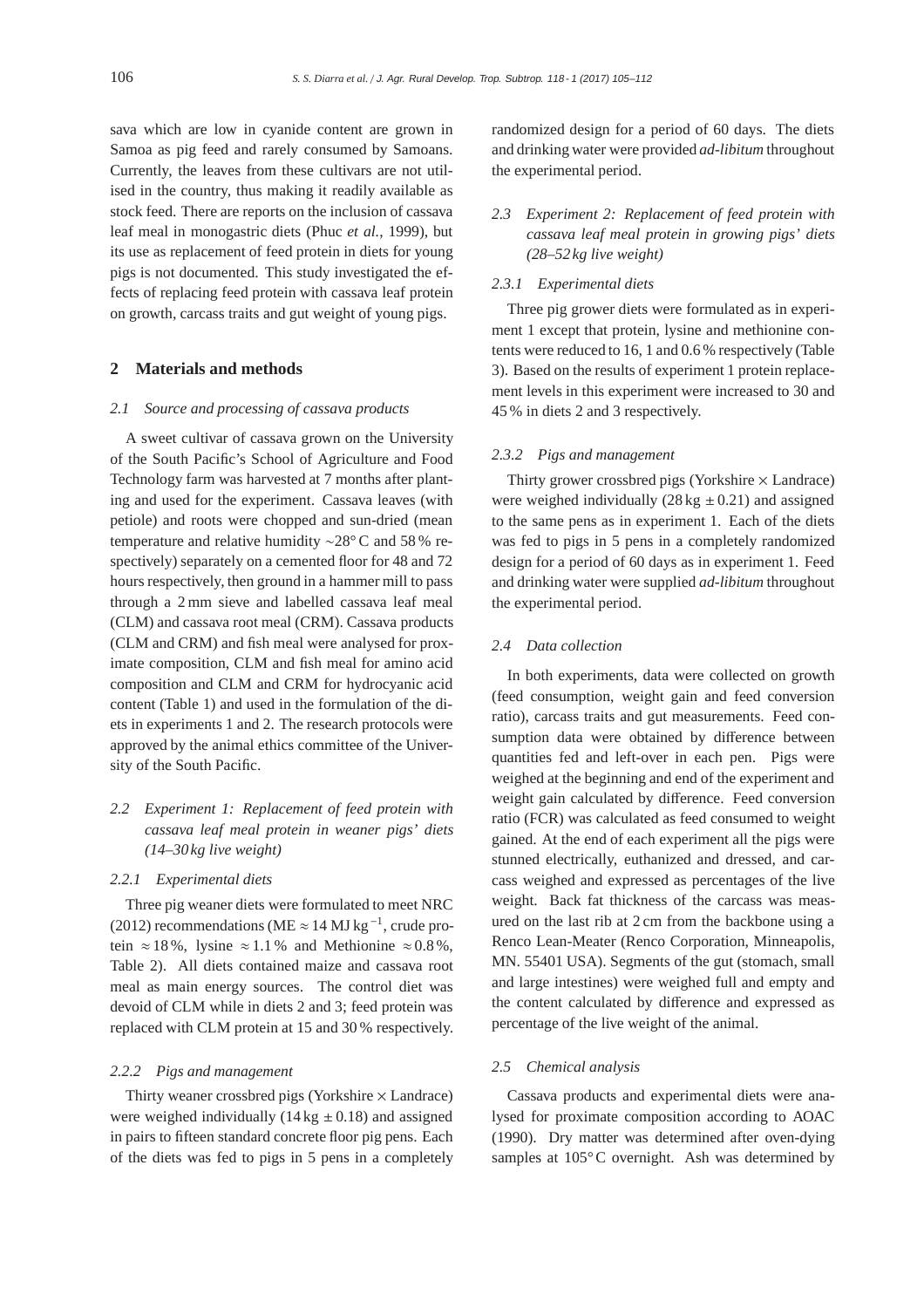| Constituents     | <b>CRM</b> | <b>CLM</b> | Fish meal | Soybean meal <sup><math>\dagger</math></sup> |
|------------------|------------|------------|-----------|----------------------------------------------|
| Dry matter       | 94.8       | 93.65      | 95.0      | 96.9                                         |
| Crude protein    | 3.7        | 25.8       | 63.2      | 34.5                                         |
| Ether extract    | 2.84       | 11.4       | 9.15      | 18.7                                         |
| Ash              | 4.33       | 9.62       | 17.1      | 5.6                                          |
| Crude fibre      | 4.6        | 13.91      | 1.8       | 16.4                                         |
| <b>NDF</b>       | 10.2       | 29.55      |           | 13.6                                         |
| Phenylalanine    |            | 2.6        | 1.88      | 1.69                                         |
| Histidine        |            | 2.1        | 1.1       | 0.94                                         |
| Lysine           |            | 1.04       | 3.02      | 2.2                                          |
| Leucine          |            | 3.1        | 3.33      | 2.58                                         |
| Valine           |            | 3.2        | 2.58      | 1.77                                         |
| Methionine       |            | 0.34       | 1.9       | 0.56                                         |
| Arginine         |            | 2.9        | 3.09      | 2.39                                         |
| Threonine        |            | 2.7        | 2.14      | 1.48                                         |
| Isoleucine       |            | 1.12       | 2.03      | 1.60                                         |
| $HCN^{\ddagger}$ | 12.0       | 15.03      |           |                                              |
|                  |            |            |           |                                              |

**Table 1:** *Proximate composition, NDF, amino acid contents (g kg*−<sup>1</sup> *DM) and HCN content (mg kg*−<sup>1</sup> *DM) of Cassava root meal (CRM), Cassava leaf meal (CLM) and fish meal used in the experiment*

† Values adapted from Devi (2016)

‡ Fresh cassava root and leaves contained 47.8 and 61.6 mg HCN kg−<sup>1</sup> DM respectively.

| <i>Ingredients</i> ( $g kg^{-1} DM$ ) | Level of protein replacement $(\%)$ |       |       |  |  |  |
|---------------------------------------|-------------------------------------|-------|-------|--|--|--|
|                                       | $\theta$                            | 15    | 30    |  |  |  |
| Corn                                  | 234                                 | 227.8 | 222.1 |  |  |  |
| <b>CRM</b>                            | 350                                 | 341.7 | 333.1 |  |  |  |
| Wheat middling                        | 117                                 | 114   | 111   |  |  |  |
| Fish meal                             | 92                                  | 87    | 82    |  |  |  |
| Soybean meal                          | 184                                 | 174   | 164   |  |  |  |
| <b>CLM</b>                            | $\Omega$                            | 32    | 64    |  |  |  |
| Salt                                  | 6                                   | 6     | 6     |  |  |  |
| Lysine HCl                            | 3                                   | 3.3   | 3.5   |  |  |  |
| DL-Methionine                         | 1.5                                 | 1.7   | 1.8   |  |  |  |
| Premix $†$                            | 2.5                                 | 2.5   | 2.5   |  |  |  |
| Coral sand                            | 10                                  | 10    | 10    |  |  |  |
| Analysed composition (% DM)           |                                     |       |       |  |  |  |
| Dry matter                            | 91.33                               | 90.78 | 90.65 |  |  |  |
| Crude protein                         | 18.08                               | 17.97 | 18.03 |  |  |  |
| Ether extract                         | 11.74                               | 11.98 | 11.79 |  |  |  |
| Ash                                   | 10.30                               | 9.80  | 9.84  |  |  |  |
| Crude fibre                           | 7.62                                | 8.86  | 9.20  |  |  |  |
| <b>NDF</b>                            | 21.16                               | 26.09 | 27.06 |  |  |  |
| Calculated composition (%)            |                                     |       |       |  |  |  |
| $ME (MJ kg^{-1})$ <sup>:</sup>        | 14.62                               | 14.30 | 14.12 |  |  |  |
| Lysine                                | 1.10                                | 1.08  | 1.08  |  |  |  |
| Methionine                            | 0.79                                | 0.77  | 0.78  |  |  |  |
|                                       |                                     |       |       |  |  |  |

**Table 2:** *Ingredients composition (on as-fed basis) and analysed composition of the diets in experiment 1.*

 $\dagger$  Biomix provided per kg diet: Vit A: 10,000 IU; Vit D<sub>3</sub>: 2,000 IU; Vit E: 23 mg; Niacin: 27.5 mg; Vit B<sub>1</sub>: 1.8 mg; B2: 5mg; B6: 3 mg; B12: 0.015 mg; K3: 2 mg; Pantothenic acid: 7.5 mg; Biotin: 0.06 mg; Folic acid: 0.75 mg; Choline Chloride: 300 mg; Cobalt: 0.2 mg; Copper: 3 mg; Iodine: 1 mg; Iron: 20 mg; Manganese: 40 mg; Selenium: 0.2 mg; Zinc: 30 mg; Anti-oxidant: 1.25 mg.

‡ calculated according to Wiseman (1987) as: ME <sup>=</sup> <sup>3951</sup> <sup>+</sup> 54.4 <sup>×</sup> EE<sup>−</sup> 88.7 <sup>×</sup>CF <sup>−</sup> 40.8 <sup>×</sup> Ash Where EE: ether extract and CF: crude fibre; CRM: Cassava root meal; CLM: Cassava leaf meal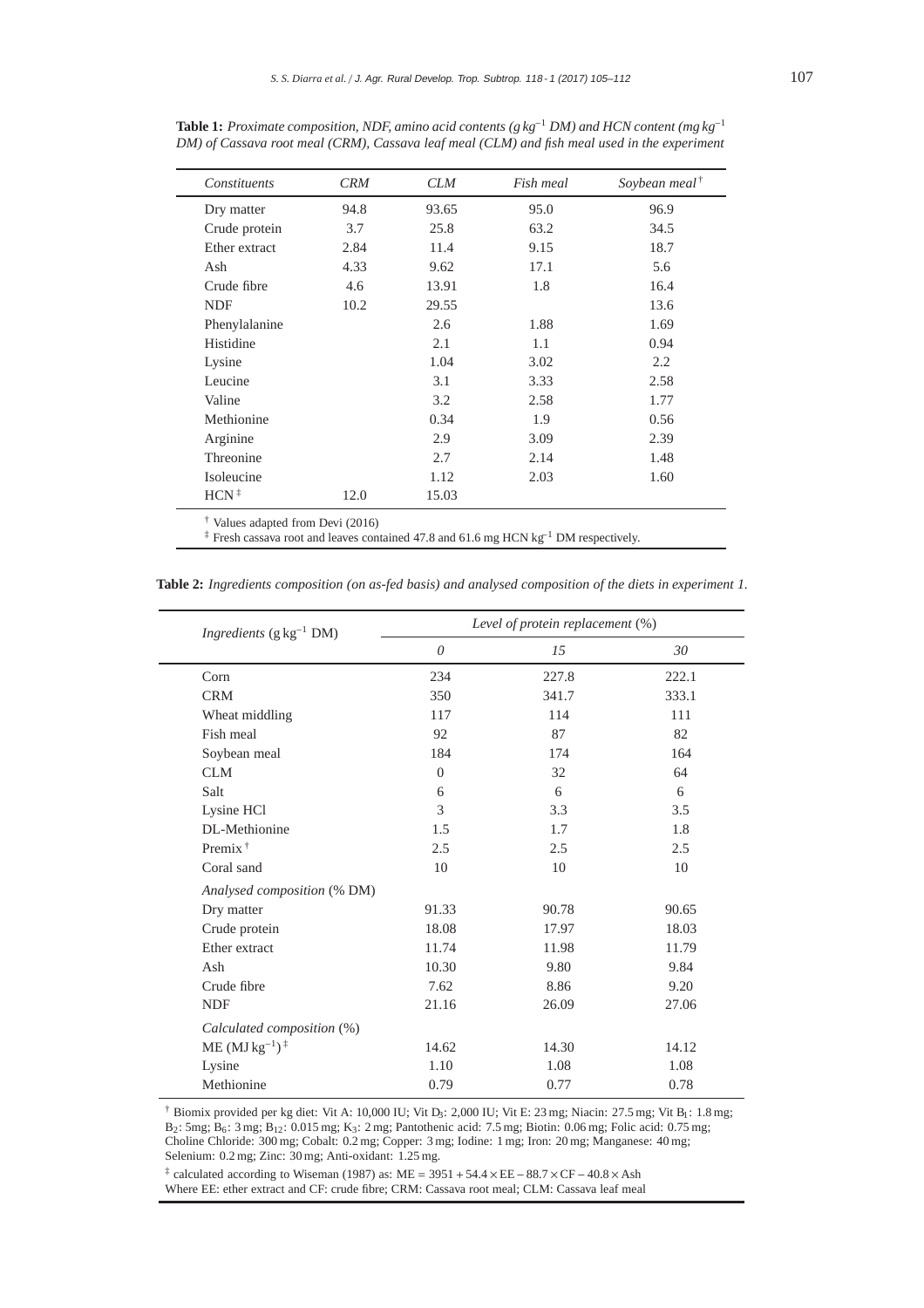| <i>Ingredients</i> ( $g kg^{-1} DM$ ) | Level of protein replacement (%) |       |       |  |  |  |
|---------------------------------------|----------------------------------|-------|-------|--|--|--|
|                                       | $\theta$                         | 30    | 45    |  |  |  |
| Corn                                  | 254.9                            | 240.7 | 233.8 |  |  |  |
| <b>CRM</b>                            | 318.7                            | 361   | 350.6 |  |  |  |
| Wheat middling                        | 191.2                            | 120   | 116.4 |  |  |  |
| Fish meal                             | 70.7                             | 68.5  | 67.5  |  |  |  |
| Soybean meal                          | 141.5                            | 137.5 | 134.4 |  |  |  |
| <b>CLM</b>                            | $\Omega$                         | 48.8  | 73.5  |  |  |  |
| Salt                                  | 6                                | 6     | 6     |  |  |  |
| Lysine HCl                            | 3                                | 3.3   | 3.5   |  |  |  |
| DL-Methionine                         | 1.5                              | 1.7   | 1.8   |  |  |  |
| Premix $\dagger$                      | 2.5                              | 2.5   | 2.5   |  |  |  |
| Coral sand                            | 10                               | 10    | 10    |  |  |  |
| Analysed composition (% DM)           |                                  |       |       |  |  |  |
| Dry matter                            | 93.5                             | 92.9  | 93.1  |  |  |  |
| Crude protein                         | 16.04                            | 15.98 | 16.01 |  |  |  |
| Ether extract                         | 8.98                             | 9.24  | 9.45  |  |  |  |
| Ash                                   | 7.22                             | 7.45  | 7.80  |  |  |  |
| Crude fibre                           | 8.54                             | 8.88  | 8.9   |  |  |  |
| <b>NDF</b>                            | 25.39                            | 27.24 | 28.23 |  |  |  |
| Calculated composition (%)            |                                  |       |       |  |  |  |
| $ME (MJ kg^{-1})$ <sup>:</sup>        | 14.17                            | 14.07 | 14.05 |  |  |  |
| Lysine                                | 1.02                             | 1.01  | 1.01  |  |  |  |
| Methionine                            | 0.62                             | 0.59  | 0.60  |  |  |  |

**Table 3:** *Ingredients composition (on as-fed basis) and analysed composition of the diets in experiment 2.*

 $\dagger$  Biomix provided per kg diet: Vit A: 10,000 IU; Vit D<sub>3</sub>: 2,000 IU; Vit E: 23 mg; Niacin: 27.5 mg; Vit B<sub>1</sub>: 1.8 mg; B2: 5mg; B6: 3 mg; B12: 0.015 mg; K3: 2 mg; Pantothenic acid: 7.5 mg; Biotin: 0.06 mg; Folic acid: 0.75 mg; Choline Chloride: 300 mg; Cobalt: 0.2 mg; Copper: 3 mg; Iodine: 1 mg; Iron: 20 mg; Manganese: 40 mg; Selenium: 0.2 mg; Zinc: 30 mg; Anti-oxidant: 1.25 mg.

 $\frac{1}{4}$  calculated according to Wiseman (1987) as: ME = 3951 + 54.4 × EE – 88.7 × CF – 40.8 × Ash Where EE: ether extract and CF: crude fibre; CRM: Cassava root meal; CLM: Cassava leaf meal

burning the samples in a furnace at 500° C. Nitrogen was determined using the Kjeldahl apparatus and crude protein calculated as nitrogen  $\times$  6.25 (feed factor). Samples were hydrolysed in acid (6 mol  $L^{-1}$  HCl, 115°C, for 23 h) and amino acids analysed by chromatography using the AAA 400 analyser (INGOS, Prague, CZ). Fat extraction was carried out in the Soxhlet apparatus and neutral detergent fibre according to van Soest *et al.* (1994). Hydrogen cyanide (HCN) was determined by boiling and titrating samples in  $0.1N$  AgNO<sub>3</sub> and entrapping HCN in KOH (AOAC, 1990).

#### *2.6 Statistical analysis*

Analysis of variance (ANOVA) (Steel & Torrie, 1980) was carried out on data collected using the GLM of SPSS (Statistical Package for Social Sciences, version 22). Pen was the experimental unit for feed consumption data while weight gain, carcass and gut weight were

measured on individual pigs. Treatment means were compared using the Bonferoni test and significant differences between means were reported at 5 % level of probability.

# **3 Results**

#### *3.1 Chemical analysis*

Results of chemical analysis are presented in Table 1.With the exception of methionine the protein of CLM used in the study had a good supply in essential amino acids. The concentration of HCN was higher in cassava leaf than the root. Sun-drying reduced HCN content in cassava root and leaf meals by 74.9 and 75.6 % respectively. The cost of CLM (US\$ 0.14 per kg DM) was mainly from labour (harvesting and drying) and grinding.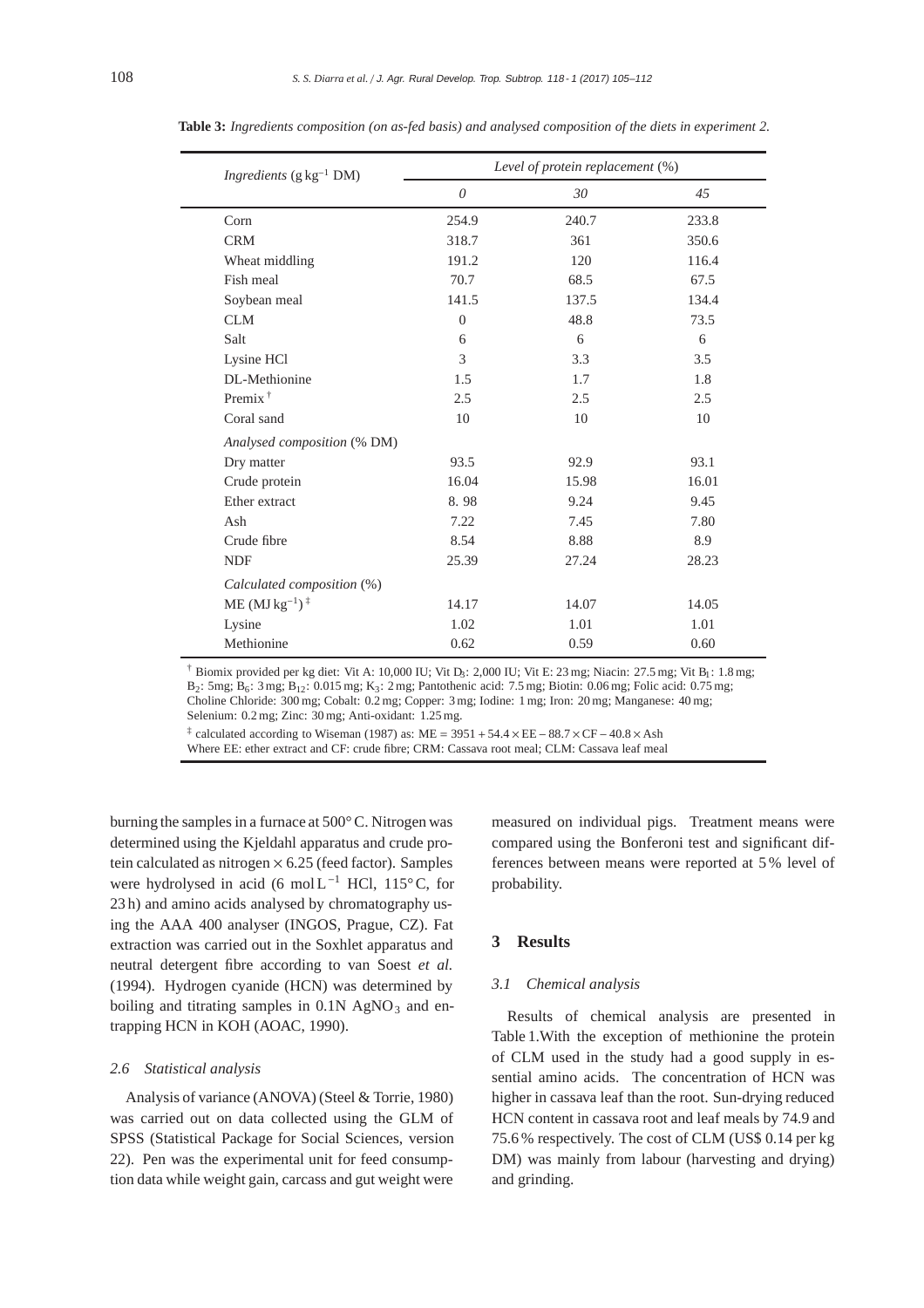#### *3.2 Performance of the pigs in experiment 1*

Growth, carcass and gut content data of the pigs in experiment 1 are presented in Table 4. Feed intake (FI), body weight gain (BWG) and FCR were significantly improved and feed cost of gain reduced ( $P < 0.05$ ) on the 30 % protein replacement diet (6.4 % dietary CLM). Daily intake of essential nutrients (ME, lysine and methionine) was also increased in the group fed 30 % protein replacement diet. Crude fibre and neutral detergent fibre increased linearly as CLM level increased in the diet.

The pigs were slaughtered at an average weight of 30 and 50 kg in experiments 1 and 2 respectively. These weights are within the preferred slaughter weight range of 25 to 55 kg in Samoa. A higher dressing percentage  $(P<0.05)$  was recorded on the 15 % protein replacement (3.2 % dietary CLM). Per cent dressing did not differ between the control and 30 % protein replacement diets  $(P > 0.05)$ . There was no significant dietary effect on back fat thickness. Pigs fed the CLM-based diets recorded higher digesta content in the stomach compared to the control fed group  $(P < 0.05)$ . Digesta in the small and large intestines of the pigs was not affected by the diet ( $P > 0.05$ ).

#### *3.3 Performance of the pigs in experiment 2*

From the results of the performance of the pigs in experiment 2 (Table 5) feeding CLM above 30 % protein replacement or 4.88 % dietary CLM significantly reduced FI and BWG and increased FCR and feed cost of gain  $(P < 0.05)$ . The best FCR and lowest feed cost of gain were observed on the 30 % protein replacement diet. The reduced FI on the 45 % protein replacement diet resulted in significantly lower daily intake of lysine and methionine on this diet  $(P < 0.05)$ . There was no significant dietary effect on ME intake of the pigs  $(P>0.05)$ .

Dressing per cent assumed the highest value  $(P<0.05)$  on 30% replacement but did not differ  $((P>0.05)$  between the control and 45% protein replacement (7.35 % dietary CLM) diets. Back fat thickness and digesta content of the different segments of the gut were not affected by dietary treatment  $(P > 0.05)$ .

# **4 Discussion**

#### *4.1 Chemical analysis*

Poor methionine content in CLM has earlier been reported (Roggers & Milner, 1963; Eggum, 1970). The crude protein and crude fibre contents of cassava root

and leaf meals used in this study fall within the ranges of 1–3 % (Buitrago A., 1990; Salcedo *et al.*, 2010) and 16.7–39.9% (Allen, 1984) reported for cassava root and leaf meals respectively. The higher fibre content of CLM was reflected by a higher fibre in the diets containing CLM compared to the control. The high HCN in CLM compared to cassava root in this study supports earlier findings by Yeoh & Chew (1976) who reported six times more HCN in cassava leaf compared to the root. The significant reduction in HCN in the dried products (root and leaves) is in agreement with earlier reports (Gomez & Valdivieso, 1985; Ravindran, 1993; Ly & Ngoan, 2007). The latter authors reported a 51 % reduction of HCN in cassava leaves after 24 hours of sun-drying. The higher HCN reduction in CLM in this study may be attributed to the duration of sun-drying (48 hours) and chopping which might have increased the activity of endogenous linamarase on cyanogenic glycosides. HCN content of both sun-dried CRM and CLM was below the threshold level of 50 mg kg<sup>-1</sup> reported for growing pigs (Bolhuis, 1954).

#### *4.2 Performance of the pigs in experiment 1*

The increased fibre content with increasing CLM was probably the reason for increased feed intake of pigs fed the CLM-containing diets to compensate for energy on these diets. Contrary to these results, Kallabis & Kaufmann (2012) reported reduced feed intake and weight gain in growing pigs fed diets containing lower fibre level (7.3 %) compared to about 9 % fibre in the diets containing CLM in this experiment (8.86–9.2% CF). Pig age, fibre source and composition, feed processing and diet composition have all been reported to affect the utilisation of dietary fibre by pigs (Low, 1993). The higher feed intake on CLM diet resulted in higher daily intake of essential nutrients (ME, lysine and methionine) compared to the control. This pattern of amino acids intake may explain the improved growth performance of pigs fed the 30 % CLM diet. Edwards & Campbell (1993) observed a positive relationship between amino acid intake and body protein accretion in pigs. Ly *et al.* (2012) also reported improved performance of pigs fed ensiled cassava leaf protein diets supplemented with dl-methionine and l-lysine. Methionine is involved in growth and maintenance of body protein and also known for detoxification of HCN *in-vivo* (Tewe, 1992). The linear reduction in feed cost and the improved FCR with CLM inclusion were the main reasons for lower feed cost of gain observed on these diets.

The improved dressing percentage observed on the 15 % protein replacement diet could not be explained. The role of dietary methionine (Corzo *et al.*, 2006;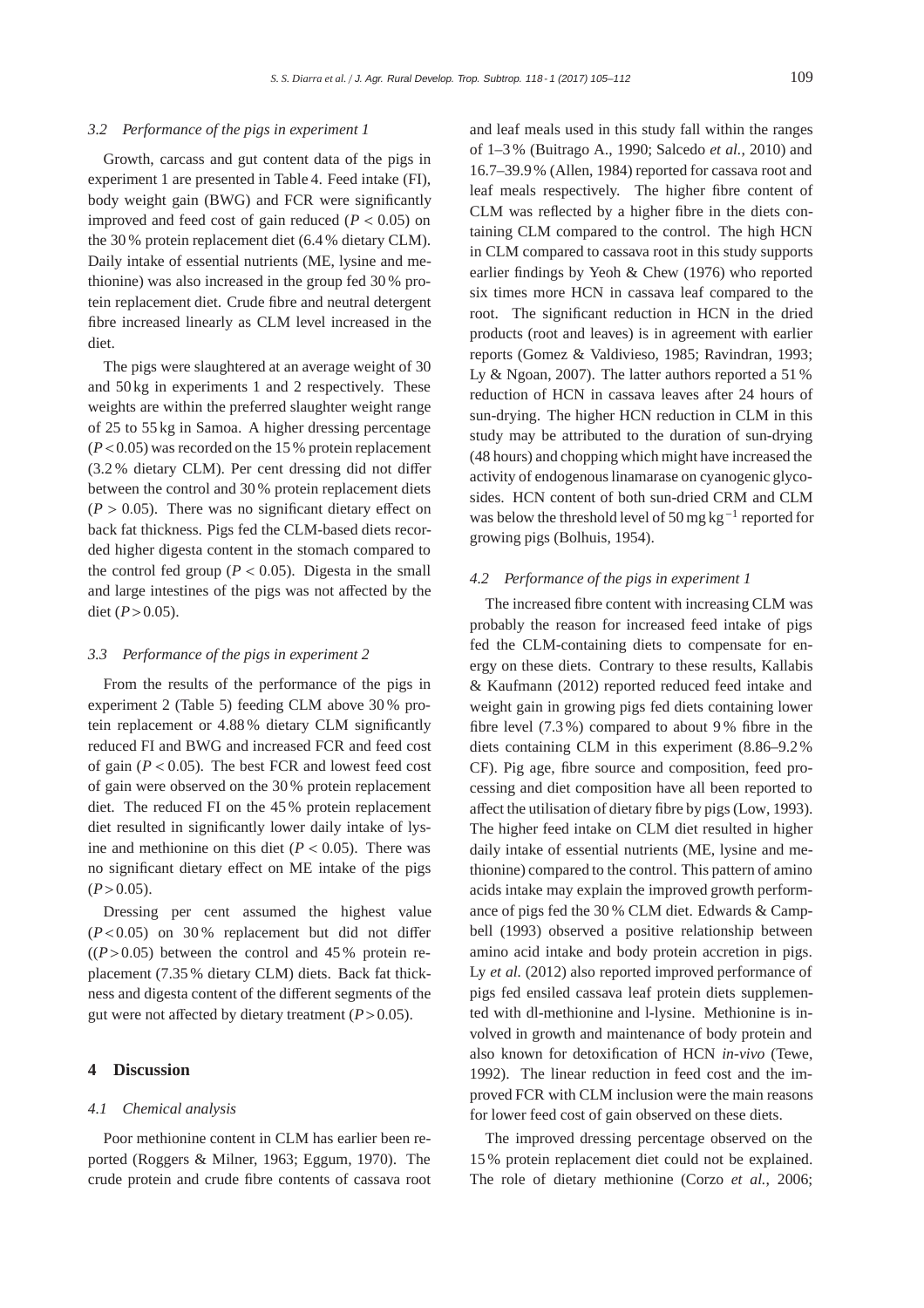| Parameters                                            | Level of protein replacement (%) |                   |                    |       |           |  |  |
|-------------------------------------------------------|----------------------------------|-------------------|--------------------|-------|-----------|--|--|
|                                                       | $\theta$                         | 15                | 30                 | s.e.m | $P$ value |  |  |
| Initial weight (kg/pig)                               | 14.2                             | 14                | 14.1               | 0.047 | 0.529     |  |  |
| Feed intake (kg/pig/day)                              | 1.0 <sup>b</sup>                 | $1.06^{ab}$       | 1.15 <sup>a</sup>  | 0.036 | 0.008     |  |  |
| Body weight gain (kg/pig/day)                         | 0.28 <sup>b</sup>                | $0.29^{ab}$       | 0.35 <sup>a</sup>  | 0.018 | 0.007     |  |  |
| Feed conversion ratio (feed: gain)                    | 3.57 <sup>a</sup>                | 3.66 <sup>a</sup> | 3.29 <sup>b</sup>  | 0.091 | 0.011     |  |  |
| Cost of kg feed (US\$)                                | 0.62                             | 0.52              | 0.47               | n.a.  | n.a.      |  |  |
| Feed cost per kg gain (US\$)                          | 2.21 <sup>a</sup>                | $1.90^{ab}$       | $1.5^{b}$          | 0.168 | 0.005     |  |  |
| Daily nutrient intake                                 |                                  |                   |                    |       |           |  |  |
| $ME (MJ kg^{-1})$                                     | 14.62 <sup>b</sup>               | $15.16^{b}$       | 16.24 <sup>a</sup> | 0.287 | 0.036     |  |  |
| Lysine $(g)$                                          | 11 <sup>b</sup>                  | $11.45^{ab}$      | 12.42 <sup>a</sup> | 0.342 | 0.028     |  |  |
| Methionine (g)                                        | 7.9 <sup>b</sup>                 | $8.2^{ab}$        | 9.0 <sup>a</sup>   | 0.263 | 0.023     |  |  |
| <i>Carcass traits and gut content</i> (% live weight) |                                  |                   |                    |       |           |  |  |
| Dressing per cent                                     | $64.5^{b}$                       | 68.3 <sup>a</sup> | $63.8^{b}$         | 1.143 | 0.004     |  |  |
| Back fat thickness                                    | 11.2                             | 10.8              | 11.4               | 0.172 | 0.150     |  |  |
| Digesta in the stomach                                | 0.8 <sup>b</sup>                 | 1.3 <sup>a</sup>  | 1.0 <sup>a</sup>   | 0.121 | 0.001     |  |  |
| Digesta in the small intestine                        | 0.5                              | 0.5               | 0.5                | 0.008 | 0.063     |  |  |
| Digesta in the large intestine.                       | 0.6                              | 0.6               | 0.6                | 0.021 | 0.052     |  |  |

**Table 4:** *Growth performance, carcass traits and gut content of pigs fed cassava leaf protein as replacement for feed protein (14 to 30 kg body weight)*

s.e.m: standard error of the mean; <sup>*a*</sup>, <sup>*b*</sup>: means within the row bearing different superscripts are significantly different (*P*=0.05); n.a: not analysed

**Table 5:** *Growth performance, carcass traits and gut content of pigs fed cassava leaf protein as replacement for feed protein (28 to 55 kg body weight)*

| Parameters                                            | Level of protein replacement $(\%)$ |                   |                   |       |           |  |
|-------------------------------------------------------|-------------------------------------|-------------------|-------------------|-------|-----------|--|
|                                                       | $\theta$                            | 30                | 45                | s.e.m | $P$ value |  |
| Initial weight (kg/pig)                               | 28.3                                | 28.3              | 28.3              | 0.012 | 0.529     |  |
| Feed intake (kg/pig/day)                              | 1.6 <sup>a</sup>                    | 1.6 <sup>a</sup>  | $1.5^{b}$         | 0.016 | 0.005     |  |
| Body weight gain (kg/pig/day)                         | $0.5^{ab}$                          | 0.6 <sup>a</sup>  | 0.4 <sup>b</sup>  | 0.044 | 0.000     |  |
| Feed conversion ratio (feed: gain)                    | $3.4^{ab}$                          | 2.8 <sup>b</sup>  | 3.7 <sup>a</sup>  | 0.218 | 0.011     |  |
| Cost of kg feed (US\$)                                | 0.5                                 | 0.5               | 0.4               | n.a.  | n.a.      |  |
| Feed cost of kg gain (US\$)                           | 1.7 <sup>a</sup>                    | 1.3 <sup>b</sup>  | 1.6 <sup>a</sup>  | 0.109 | 0.004     |  |
| Daily nutrient intake                                 |                                     |                   |                   |       |           |  |
| $ME (MJ kg^{-1})$                                     | 23.0                                | 23.1              | 21.8              | 0.614 | 0.056     |  |
| Lysine $(g)$                                          | 16.5 <sup>a</sup>                   | 16.6 <sup>a</sup> | 15.7 <sup>b</sup> | 0.242 | 0.008     |  |
| Methionine (g)                                        | $10.0^a$                            | $9.7^{ab}$        | $9.3^{b}$         | 0.174 | 0.013     |  |
| <i>Carcass traits and gut content</i> (% live weight) |                                     |                   |                   |       |           |  |
| Dressing per cent                                     | 68.8 <sup>b</sup>                   | 79.4 <sup>a</sup> | 66.9 <sup>b</sup> | 3.176 | 0.018     |  |
| <b>Back fat thickness</b>                             | 14.5                                | 14.4              | 14.5              | 0.023 | 0.101     |  |
| Digesta in the stomach                                | 1.5                                 | 1.5               | 1.4               | 0.167 | 0.061     |  |
| Digesta in the small intestine.                       | 0.9                                 | 0.9               | 0.9               | 0.017 | 0.059     |  |
| Digesta in the large intestine                        | 0.9                                 | 1.0               | 1.1               | 0.052 | 0.064     |  |

s.e.m: standard error of the mean; *<sup>a</sup>*, *<sup>b</sup>*: means within the row bearing different superscripts are significantly different (*P*=0.05); n.a: not analysed

 $\overline{a}$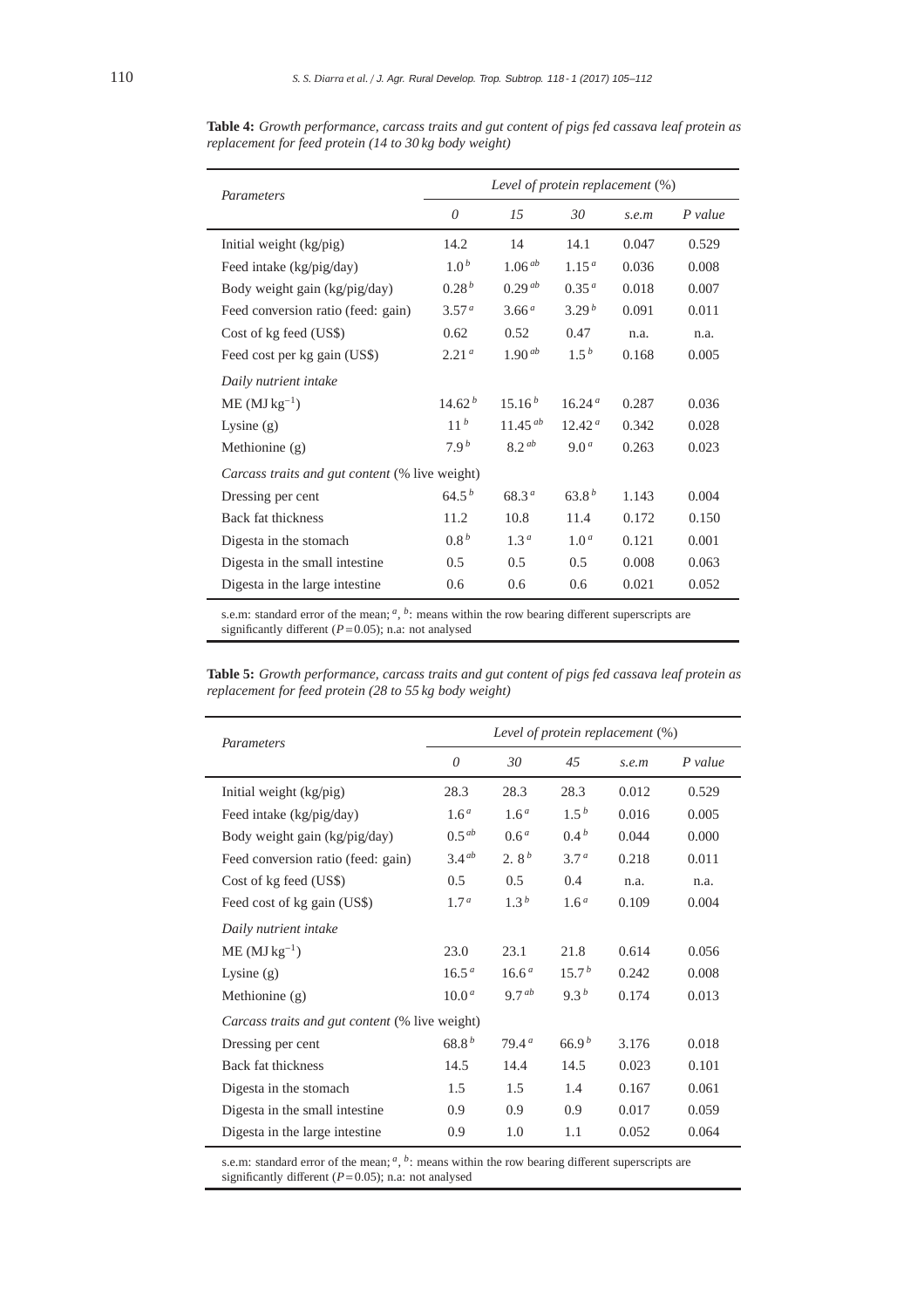Wang *et al.*, 2010) and lysine (Grisoni *et al.*, 1991; Nasr & Kheiri, 2011) in reducing body fat deposition and the similarity of the diets in these amino acids may be a reason for the pattern of back fat deposition observed in both experiments. Heavier digesta in the stomach of pigs fed CLM included diets may be due to slower digesta transit time due to higher fibre content. Jørgensen *et al.* (1996) observed that pigs adapt to high fibre diets by increasing gut weight.

# *4.3 Performance of the pigs in experiment 2*

When the level of protein replacement in the diet exceeded 30 % (11.38% crude fibre and 27.24% NDF) feed intake was reduced probably on account of the higher dietary fibre. Similar results have been reported by Len *et al.* (2008) who found that feed intake was reduced in Mong Cai  $\times$  Yorkshire and Landrace  $\times$  Yorkshire crossbred pigs when dietary fibre increased from 6.4 to 10 %. Souza da Silva *et al.* (2012) also observed lower feed intake in growing pigs on high fibre diets as a result of gut fill. This reduced feed intake with the resultant lower intake of lysine and methionine may explain the lower weight gain, poorer FCR and higher feed cost of gain on the 45 % compared to the 30 % protein replacement diet. Low availability of CLM methionine (Eggum, 1970) could be implicated in the reduced performance above this level of protein replacement.

Like in experiment 1 the reason for the pattern of dressing percentage in this experiment was not understood. The similarities observed in digesta contents of different gut segments is probably the result of improved feed utilisation on the control and 30 % replacement and low feed intake on the 45 % replacement diets.

Based on the results of experiments 1 and 2, it is concluded that replacement of 30 % feed protein with sun-dried cassava leaf meal protein in fish and soybean meal-based diets will maintain the growth performance of young pigs and reduce dependence on expensive feed resources. More research in the effects of age of cassava leaves, processing methods and diet composition on pig performance and pork quality is needed. In addition to feed cost reduction, the substitution will add value to cassava foliage in the study area.

#### **Acknowledgements**

Authors wish to acknowledge USP, Alafua farm for providing the cassava products and experimental pigs.

# **References**

- Allen, R. D. (1984). Feedstuffs ingredient analysis table. *Feedstu*ff*s*, 56 (30), 25–30.
- AOAC (1990). *O*ffi*cial Methods of Analysis 15th edition*. Association of Official Analytical Chemists (AOAC), Washington, DC.
- Ayalew, W. (2011). Improved use of local feed resources for mitigating the effects of escalating food prices in PNG: a contribution for food security policy dialogue. Paper presented at the Food Security Conference on High Food Prices in Papua New Guinea, National Research Institute, Port Moresby, 6–8 September 2011.
- Bolhuis, G. G. (1954). The toxicity of cassava root. *Netherlands Journal of Agricultural Science*, 2, 176– 185.
- Buitrago A., J. A. (1990). *La Yuca en la Alimentacion Animal*. Centro Internacional de Agricultura Tropical (CIAT), Cali, Colombia. CIAT No. 85, 446 pp.
- Corzo, A., Kidd, M. T., Dozier, W. A., Shack, L. A. & Burgess, S. C. (2006). Protein expression of pectoralis major muscle in chickens in response to dietary methionine status. *British Journal of Nutrition*, 95, 703–708.
- Devi, A. (2016). *E*ff*ect of diet composition on the utilization of copra meal by finishing broiler chickens*. Master's thesis, University of the South Pacific. Pp 22–23.
- Edwards, A. C. & Campbell, R. G. (1993). Energyproteininteractions in pigs. *In:* Cole, D. J. A., Haresign, W. & Garnsworthy, P. C. (eds.), *Recent Developments in Pig Nutrition 2*. pp. 30–46, Nottingham University Press, Nottingham.
- Eggum, B. O. (1970). The protein quality of cassava leaves. *British Journal of Nutrition*, 24, 761–769.
- Gomez, G. & Valdivieso, M. (1985). Cassava foliage: chemical composition, cyanide content and effect of drying on cyanide elimination. *Journal of the Science of Food and Agriculture*, 36, 433–441.
- Grisoni, M. L., Uzu, G., Larbier, M. & Geraert, P. A. (1991). Effect of dietary lysine on lipogenesis in broilers. *Reproduction, Nutrition, Development*, 31, 683–690.